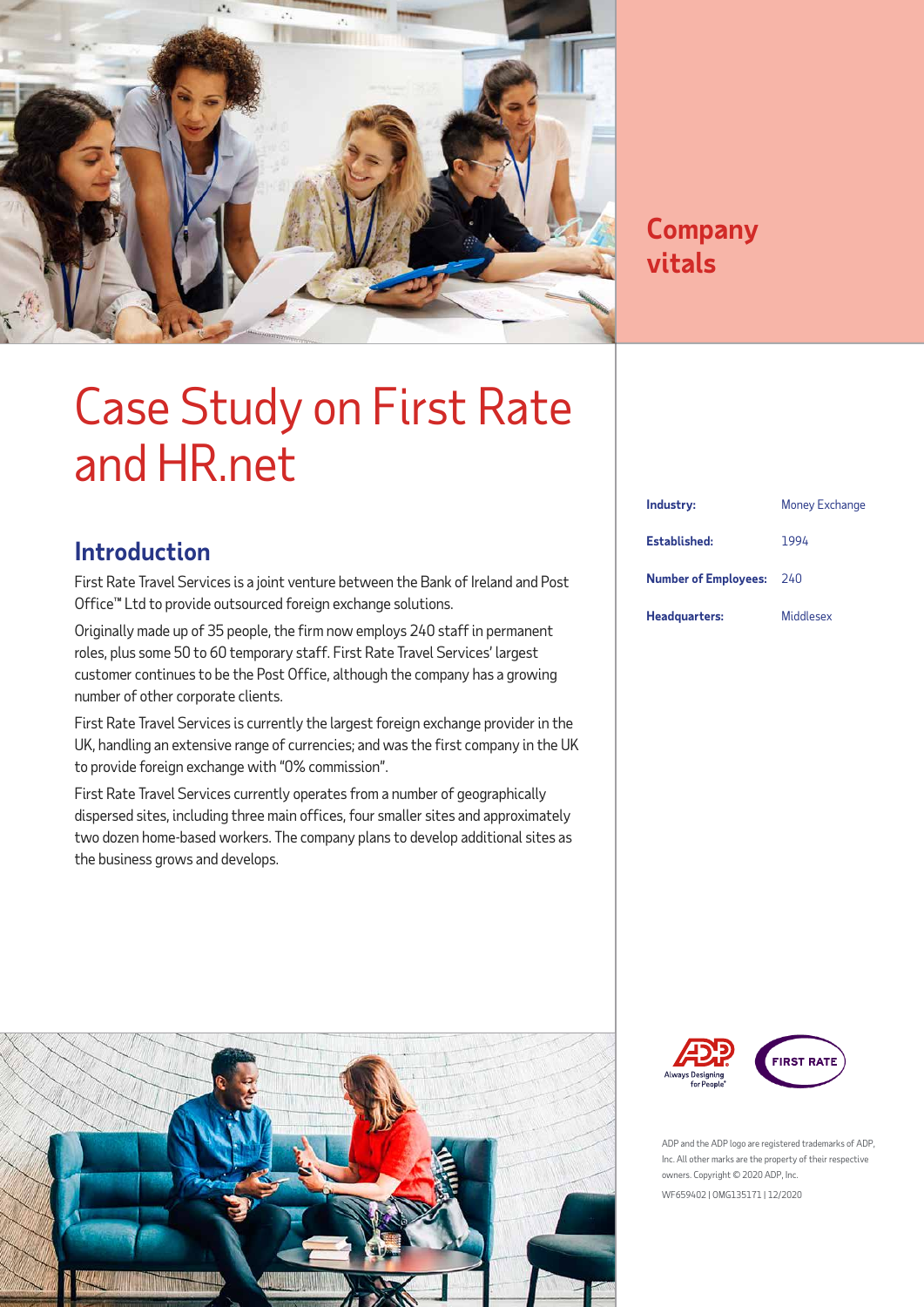### **Challenge**

HR Director, Joe Healy, first joined First Rate Travel Services in 2004, with a remit to develop the company's HR function. One of the first areas he turned his attention to was the company's need for an electronic HR system. At the time, the HR function was using a combination of spreadsheets, paper files, soft files and databases: the solution was neither sustainable nor scalable. The firm urgently required a flexible system of workflow, which would enable automation and streamlining of manual processes to support the planned growth. Clearly a system was required that would allow all HR data to be consolidated reducing the amount of manual processes and labour involved.

### **Solution**

To meet these challenges, First Rate Travel Services opted to implement HR.net, a powerful web enabled HR system. Using the latest .Net technology, HR.net allows any manual HR process to be replicated in electronic form, in real time.

As a web-based system, HR.net is accessible by any employee, regardless of location. The system surmounts geographical challenges and supports remote working.

Highly scalable, HR.net has the capability to meet an organisation's requirements as it expands and opens new sites. Additionally, HR.net enables a wide variety of tasks (e.g. requesting annual leave) to be carried out by employees on a 24/7, self‑service basis.

Importantly, HR.net enables organisations to automate standard HR procedures.

The importance of HR.net primarily lies in creating capability for the HR function to support our business both now, and in the future.

### **Key benefits**

- Automation of previously manual, day-to-day tasks
- 24/7 access and employee communication across multiple sites
- Precise, company-wide reporting
- Better service levels and faster request turnaround

# H

As an HR function we just couldn't support the projected business growth in our previous setup. The manual systems; paper files, emails and spreadsheets were simply not sustainable

**Joe Healy** HR Director at First Rate travel





ADP and the ADP logo are registered trademarks of ADP, Inc. All other marks are the property of their respective owners. Copyright © 2020 ADP, Inc.

WF659402 | OMG135171 | 12/2020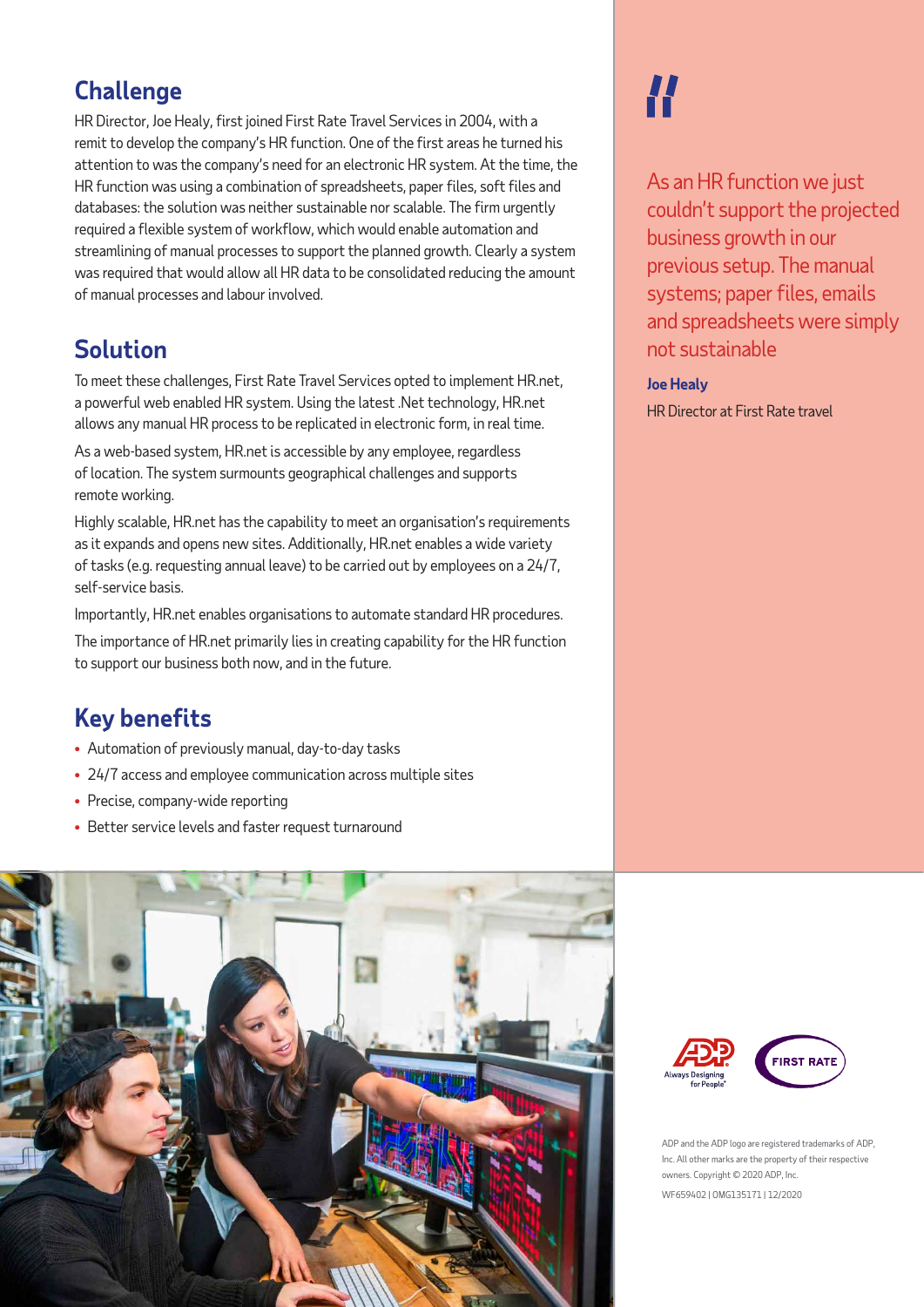### **Additional benefits**

First Rate Travel Services had HR.net configured to automate time sheets, which now feed directly into payroll. This removes a major headache: beforehand, the process was spreadsheet-based and cumbersome. Holiday approval and tracking, sick leave and recruitment procedures have also been automated.

Importantly, all automated processes take place live and enter the HR.net database in real-time.

HR.net will also enable First Rate Travel

Services to achieve a number of cost savings, for example, by reducing the amount of administrative effort required to manage absence. The automation of processes is also bringing greater transparency to areas such as absence management, which should drive behavioural changes.

HR.net has also played a critical role in the redesign of First Rate's Intranet. Prior to the installation of HR.net, the Intranet (a custom-built system which had supported the company well during its initial phase of development) had only one point of posting, via the IT department.

HR.net has been used to improve access to the Intranet, enabling a number of "communities" to be created (i.e. for managers, employees), each with its own web page and access to the Intranet.

In effect, HR.net allows a series of "mini-portals" to be created, through which various employee groups gain entry to the company's Intranet. Joe Healy stated "Now, there are ten points of entry to create information on to our Intranet in effect HR.net has widened the communication pipes so that more people can contribute and participate in the Intranet.

## **//**

The self-service aspect of HR.net allows each individual to take ownership of core administration processes and to get real time feedback on important processes. This has led to better engagement with these processes and a significant improvement in the quality of personnel data held.

#### **Lesley Baird**

HR Systems Manager at First Rate travel







WF659402 | OMG135171 | 12/2020